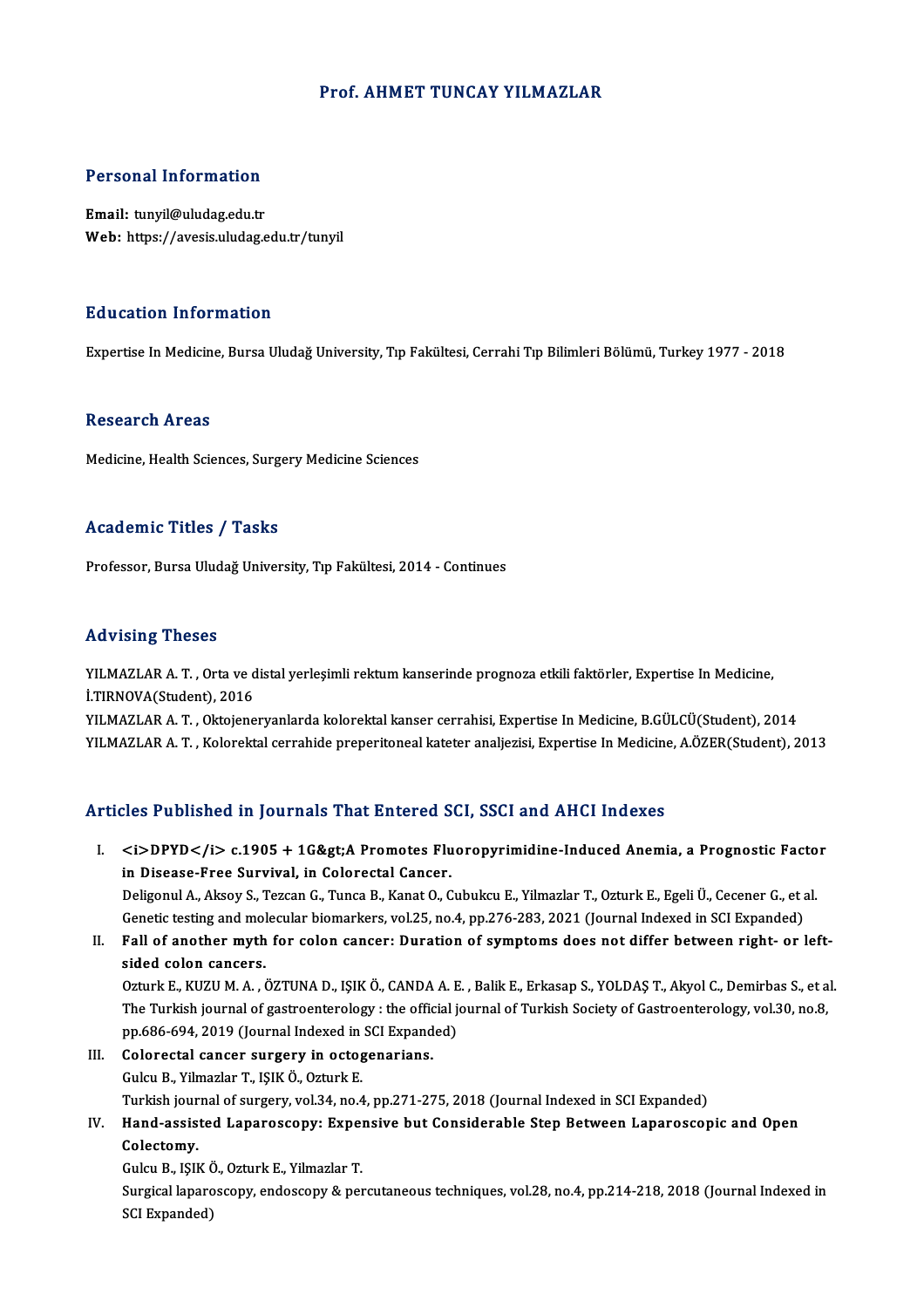- V. Coexistence of MACC1 and NM23-H1 dysregulation and tumor budding promise early prognostic<br>exidence for requirence rick of early stage selon cancer. Coexistence of MACC1 and NM23-H1 dysregulation and the<br>evidence for recurrence risk of early-stage colon cancer.<br>Otturk E. AKSOV S. HČRAS N. THNCA B. Coulan S. Terson C. Viln Coexistence of MACC1 and NM23-H1 dysregulation and tumor budding promise early progno<br>evidence for recurrence risk of early-stage colon cancer.<br>Ozturk E., AKSOY S., UĞRAŞ N., TUNCA B., Ceylan S., Tezcan G., Yilmazlar T., Y evidence for recurrence risk of early-stage colon cancer.<br>Ozturk E., AKSOY S., UĞRAŞ N., TUNCA B., Ceylan S., Tezcan G., Yilmazlar T., YERCİ Ö., EGELİ Ü., ÇEÇENER G.<br>APMIS : acta pathologica, microbiologica, et immunologic Ozturk E., AKSOY S., UĞRAŞ<br>APMIS : acta pathologica, n<br>Indexed in SCI Expanded)<br>Microbiological aspects APMIS : acta pathologica, microbiologica, et immunolog<br>Indexed in SCI Expanded)<br>VI. Microbiological aspects of Fournier's gangrene.<br>Vilmaglar T. Culqu B. ISIK Ö. Ogturk E.
- Indexed in SCI Expanded)<br>Microbiological aspects of Fournie<br>Yilmazlar T., Gulcu B., IŞIK Ö., Ozturk E.<br>International journal of surgery (Lond Microbiological aspects of Fournier's gangrene.<br>Yilmazlar T., Gulcu B., IŞIK Ö., Ozturk E.<br>International journal of surgery (London, England), vol.40, pp.135-138, 2017 (Journal Indexed in SCI Expanded)<br>Condor does not affe Yilmazlar T., Gulcu B., IŞIK Ö., Ozturk E.<br>International journal of surgery (London, England), vol.40, pp.135-138, 2017 (Journal Indexed i<br>VII. Gender does not affect the prognosis of Fournier's gangrene: a case-matched st
- International journal of surgery (London, England), vol.40<br>Gender does not affect the prognosis of Fournier's<br>Sarkut P., IŞIK Ö., Ozturk E., Gulcu B., ERCAN İ., Yilmazlar T.<br>Hlucel trauma ve asil sarrabi dergisi Turkish Ulusal travma ve acil cerrahi dergisi = Turkish journal of trauma & emergency surgery : TJTES, vol.22, no.6,<br>pp.541-544, 2016 (Journal Indexed in SCI Expanded) Sarkut P., ISIK Ö., Ozturk E., Gulcu B., ERCAN İ., Yilmazlar T.
- VIII. Can heat shock protein 32 be used for the early diagnosis of acute mesenteric ischemia? pp.541-544, 2016 (Journal Indexed in SCI Expanded)<br>Can heat shock protein 32 be used for the early diagnosis of acute mesenter<br>Berhuni S., Ozturk E., ORAL A.Y. , Sarkut P., KAHVECİ N., Yilmazlar T., Ozluk K., YERCİ Ö.<br>Ulus Can heat shock protein 32 be used for the early diagnosis of acute mesen<br>Berhuni S., Ozturk E., ORAL A. Y. , Sarkut P., KAHVECİ N., Yilmazlar T., Ozluk K., YERCİ<br>Ulusal cerrahi dergisi, vol.32, no.1, pp.1-5, 2016 (Journal Ulusal cerrahi dergisi, vol.32, no.1, pp.1-5, 2016 (Journal Indexed in SCI Expanded)<br>Articles Published in Other Journals

- I. LOWANTERİOR REZEKSİYON YAPILAN HASTALARDA HAYAT KALİTESİ GÜRLÜLERE.,ŞenM.,Yalçınİ.,KızılaslanO., IŞIKÖ.,YILMAZLARA.T. Uludağ Üniversitesi Tıp Fakültesi Dergisi, vol.48, no.1, 2022 (Other Refereed National Journals) GÜRLÜLER E., Şen M., Yalçın İ., Kızılaslan O., IŞIK Ö., YILMAZLAR A. T.<br>Uludağ Üniversitesi Tıp Fakültesi Dergisi, vol.48, no.1, 2022 (Other Refereed National Journals)<br>II. MikroRNA-106a\u2019nın yüksek ekspresyonu kolorek
- Uludağ Üniversitesi Tıp<br>MikroRNA-106a\u20<br>durumu ile ilişkilidir<br>AKSOV S. TUNCA B. VU MikroRNA-106a\u2019nın yüksek ekspresyonu kolorektal kanserlerde mikrosatellit instablite<br>durumu ile ilişkilidir<br>AKSOY S., TUNCA B., YILMAZLAR A. T. , ÖZTÜRK E., AKSOY F., IŞIK Ö., YERCİ Ö., UĞRAŞ N., KANAT Ö., MUTLU M., e

du<br>AK<br>al<br>111. AKSOY S., TUNCA B., YILMAZLAR A. T. , ÖZTÜRK E., AKSOY F., IŞIK Ö., YERCİ Ö., UĞRAŞ N., KANAT Ö., MUTLU I<br>al.<br>Uludağ Üniversitesi Tıp Fakültesi Dergisi, vol.47, no.2, pp.225-231, 2021 (Other Refereed National Journals)<br>Mid

- al.<br>I Uludağ Üniversitesi Tıp Fakültesi Dergisi, vol.47, no.2, pp.225-231, 202<br>III. Midgut Nonrotation in an Adult Patient and Ladd's Procedure Uludağ Üniversitesi Tıp Fakültesi Dergi<br>**Midgut Nonrotation in an Adult Pa**<br>Aydınlı H. H. , IŞIK Ö., YILMAZLAR A. T.<br>Turkish Journal of Colonestal Disease . Midgut Nonrotation in an Adult Patient and Ladd's Procedure<br>Aydınlı H. H. , IŞIK Ö., YILMAZLAR A. T.<br>Turkish Journal of Colorectal Disease, vol.29, no.2, pp.101-103, 2019 (Other Refereed National Journals)<br>Santulli anteros Aydınlı H. H., IŞIK Ö., YILMAZLAR A. T.<br>Turkish Journal of Colorectal Disease, vol.29, no.2, pp.101-103, 2019 (Other R.<br>IV. Santulli enterostomy is an advantageous technique in stoma closure<br>ISIK Ö. DÜNDAR H. Z., RAKAR R.
- Turkish Journal of Colorectal Disease, vol.29, no.2, pp.101-103, 2019 (Oth<br>Santulli enterostomy is an advantageous technique in stoma clos<br>IŞIK Ö., DÜNDAR H. Z. , BAKAR B., TAŞAR P., YILMAZLAR A. T. , ÖZTÜRK E.<br>Havdarnese IV. Santulli enterostomy is an advantageous technique in stoma closure<br>IŞIK Ö., DÜNDAR H. Z. , BAKAR B., TAŞAR P., YILMAZLAR A. T. , ÖZTÜRK E.<br>Haydarpasa Numune Training and Research Hospital Medical Journal, vol.58, no.4, IŞIK Ö., DÜNDAR H. Z., BAKAR B., TAŞAR P., YILMAZLAR A. T., ÖZTÜRK E. Haydarpasa Numune Training and Research Hospital Medical Journal, vol.58, no.4, pp.214-217<br>Refereed National Journals)<br>V. Upper Gastrointestinal Stent Placement: 8 Years Experience of a Single Institution<br>DINDARH 7, ISIKÖ
- Refereed National Journals)<br>Upper Gastrointestinal Stent Placement: 8 Years Experience of a Sir<br>DÜNDAR H. Z. , IŞIK Ö., BAKAR B., ÖZKAN Ö. F. , ÖZTÜRK E., YILMAZLAR A. T.<br>Havdarnaca Numuna Training and Bessarsh Hespital Me Haydarpasa Numune Training and Research Hospital Medical Journal, vol.58, no.2, pp.85-87, 2018 (Other Refereed<br>National Journals) DÜNDAR H. Z., IŞIK Ö., BAKAR B., ÖZKAN Ö. F., ÖZTÜRK E., YILMAZLAR A. T. Haydarpasa Numune Training and Research Hospital Medical Journal, vol.58, no.2, pp.85-87, 2018 (Other National Journals)<br>VI. Factors affecting mortality in patients who underwent primary suture repair for peptic ulcer<br>norf
- National Jouri<br>Factors affe<br>perforation<br>ISIV Ö. DÜND Factors affecting mortality in patients who underwent primary suture repa<br>perforation<br>IŞIK Ö., DÜNDAR H. Z. , BAKAR B., ÖZKAN Ö. F. , ÖZTÜRK E., KAYA E., YILMAZLAR A. T.<br>Havdarnass Numung Training and Bassarsk Haspital Med

perforation<br>IŞIK Ö., DÜNDAR H. Z. , BAKAR B., ÖZKAN Ö. F. , ÖZTÜRK E., KAYA E., YILMAZLAR A. T.<br>Haydarpasa Numune Training and Research Hospital Medical Journal, vol.58, no.1, pp.1-4, 2018 (Other Refereed<br>National Iournals IŞIK Ö., DÜNDAR H. Z., BAKAR B., ÖZKAN Ö. F., ÖZTÜRK E., KAYA E., YILMAZLAR A. T. Haydarpasa Numune Training and Research Hospital Medical Journal, vol.58, no.1, pp.1-4, 20<br>National Journals)<br>VII. Orta ve Distal Yerleşimli Rektum Kanserinde Onkolojik Sonuçlara Etkili Faktörler<br>TIPNOVA İ. ISIKÖ JIČPA

- TIRNOVA İ., IŞIK Ö., UĞRAŞ N., YERCİ Ö., ÖZTÜRK E., YILMAZLAR A. T.<br>Kolon ve Rektum Hastalıkları Dergisi, 2017 (Other Refereed National Journals) Orta ve Distal Yerleşimli Rektum Kanserinde Onkolojik Sonuçlara Etkil<br>TIRNOVA İ., IŞIK Ö., UĞRAŞ N., YERCİ Ö., ÖZTÜRK E., YILMAZLAR A. T.<br>Kolon ve Rektum Hastalıkları Dergisi, 2017 (Other Refereed National Journals)<br>Santul
- VIII. Santulli Prosedürü Ostomi Kapatılmasında daAvantajlı Bir Tekniktir IŞIKÖ.,BAKARB.,YILMAZLARA.T. ,ÖZTÜRKE. Kolon Rektum Hastalıkları dergisi, 2017 (Other Refereed National Journals) IŞIK Ö., BAKAR B., YILMAZLAR A. T. , ÖZTÜRK E.<br>Kolon Rektum Hastalıkları dergisi, 2017 (Other Refereed National Journals)<br>IX. Ladd prosedürü ile tedavi edilen erişkin midgut non-rotasyon anomalisi<br>ISIK Ö. türkisen b. DÜNDA
- Kolon Rektum Hastalıkları dergisi, 2017 (Other Refereed National Journals<br><mark>Ladd prosedürü ile tedavi edilen erişkin midgut non-rotasyon an</mark><br>IŞIK Ö., türkkan h., DÜNDAR H. Z. , SARKUT P., ÖZTÜRK E., YILMAZLAR A. T.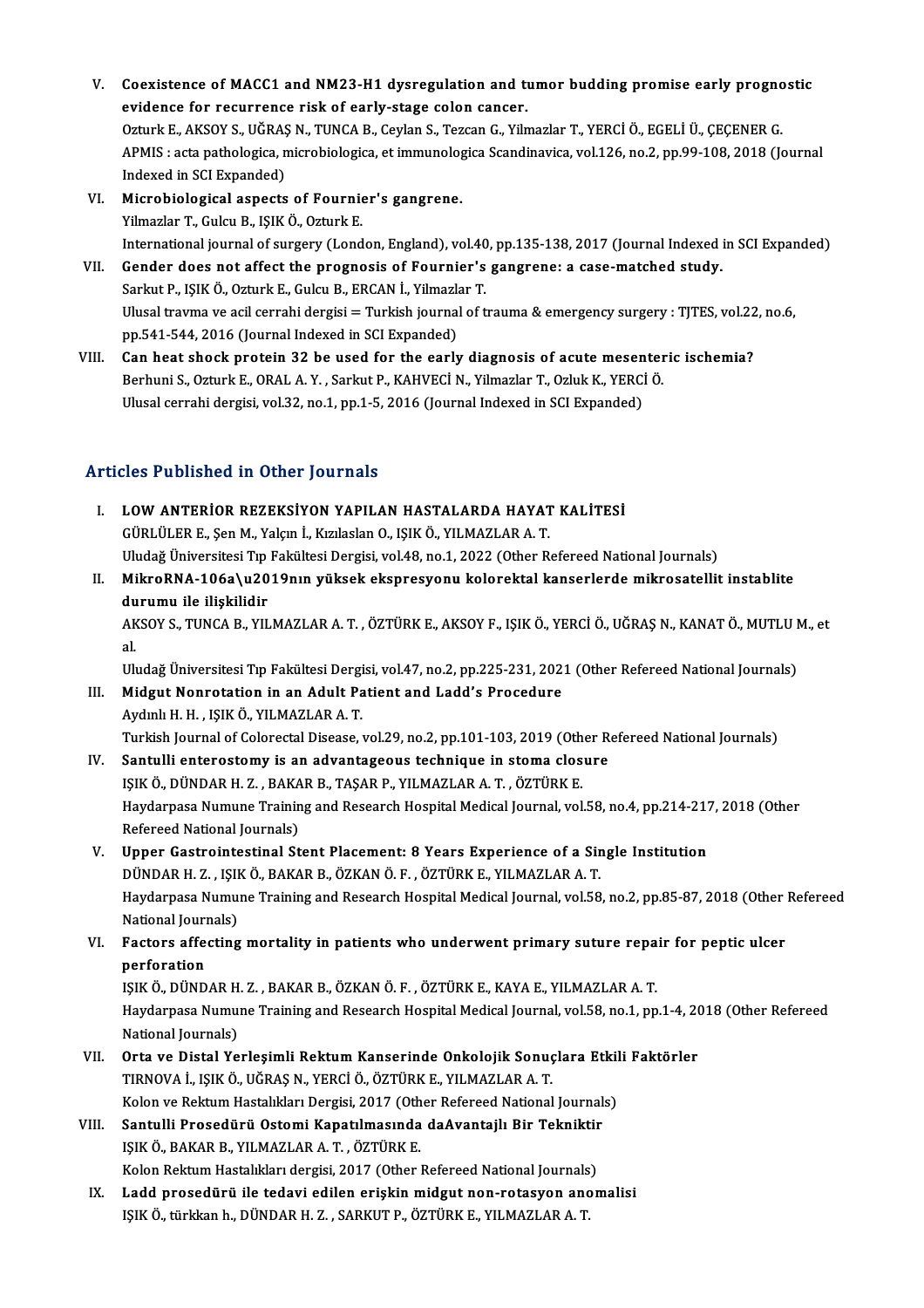Kolon ve Rektum Hastalıkları Dergisi, 2017 (Other Refereed National Journals)<br>Kolonaktal Adenakansinemlanda MACC1' in invegyen üzenine etkişi

Kolon ve Rektum Hastalıkları Dergisi, 2017 (Other Refereed National Journa<br>X. Kolorektal Adenokarsinomlarda MACC1' in invazyon üzerine etkisi<br>AKSOV E. UČRAS N. VERCLÖ, AKS, TUNGA B. ÖZTÜRK E. VU MAZLAR A. T. Kolon ve Rektum Hastalıkları Dergisi, 2017 (Other Refereed National Journals)<br>Kolorektal Adenokarsinomlarda MACC1' in invazyon üzerine etkisi<br>AKSOY F., UĞRAŞ N., YERCİ Ö., AK S., TUNCA B., ÖZTÜRK E., YILMAZLAR A. T. , ÇEÇE Kolorektal Adenokarsinomlarda MACC1' in invazyon üzerine etkisi<br>AKSOY F., UĞRAŞ N., YERCİ Ö., AK S., TUNCA B., ÖZTÜRK E., YILMAZLAR A. T. , ÇEÇENE<br>Journal of Disease of th Colon and Rectum, 2017 (Other Refereed National Jo Journal of Disease of th Colon and Rectum, 2017 (Other Refereed National Journals)<br>XI. Sporadik Kolorektal Kanserlerde MSI Journal of Disease of th Colon and Rectum, 2017 (Other Refereed National Journals)<br>Sporadik Kolorektal Kanserlerde MSI<br>AK S., TUNCA B., ÖZTÜRK E., YILMAZLAR A. T. , YERCİ Ö., AKSOY F., KANAT Ö., ÇEÇENER G., EGELİ Ü.<br>Journa Sporadik Kolorektal Kanserlerde MSI<br>AK S., TUNCA B., ÖZTÜRK E., YILMAZLAR A. T. , YERCİ Ö., AKSOY F., KANAT Ö., ÇEÇENEI<br>Journal of Disease of the Colon and Rectum, 2017 (Other Refereed National Journals)<br>Aile Öyküsü Puluna AK S., TUNCA B., ÖZTÜRK E., YILMAZLAR A. T. , YERCİ Ö., AKSOY F., KANAT Ö., ÇEÇENER G., EGEL<br>Journal of Disease of the Colon and Rectum, 2017 (Other Refereed National Journals)<br>XII. Aile Öyküsü Bulunan Polipozis Koli Tanıl Journal of Disease of the Colon and Rectum, 2017 (Other Refereed National Journals)<br>XII. Aile Öyküsü Bulunan Polipozis Koli Tanılı vakalarda APC gen mutasyonlarının önemi<br>AK S., TUNCA B., YILMAZLAR A. T. , ÖZTÜRK E., z Journal of Disease of the Colon and Rectum, 2017 (Other Refereed National Journals) AK S., TUNCA B., YILMAZLAR A. T. , ÖZTÜRK<br>Journal of Disease of the Colon and Rectum,<br>XIII. Management of hepatorenal syndrome Journal of Disease of the Colon a<br>Management of hepatorenal<br>DÜNDAR H. Z. , YILMAZLAR A. T.<br>World Journal of Nonbrology we DÜNDAR H. Z. , YILMAZLAR A. T.<br>World Journal of Nephrology, vol.4, no.2, pp.277, 2015 (Refereed Journals of Other Institutions) DÜNDAR H. Z., YILMAZLAR A. T.<br>World Journal of Nephrology, vol.4, no.2, pp.277, 2015 (Refereed<br>XIV. Laparoscopic Approaches to Colorectal Liver Metastases<br>SARKUT B. XILMAZI AR A. T. World Journal of Nephrology<br><mark>Laparoscopic Approaches</mark><br>SARKUT P., YILMAZLAR A. T.<br>Journal of Integrative Ongele SARKUT P., YILMAZLAR A. T.<br>Journal of Integrative Oncology, vol.3, no.2, 2014 (Refereed Journals of Other Institutions) SARKUT P., YILMAZLAR A. T.<br>Journal of Integrative Oncology, vol.3, no.2, 2014 (Refereed Journals of Other Institutions)<br>XV. Anastomotic Leak after Colorectal Surgery: Leak Rate For Right Hemicolectomy may be Higher tha Journal of **J**<br>Anastomo<br>Expected<br>ISIV Ö. VII Anastomotic Leak after Colorectal Surgery:<br>Expected<br>IŞIK Ö., YILMAZLAR A. T. , ÖZTÜRK E., SARKUT P.<br>Iournal of Integrative Ongelegy vel 4. no.1, 2014 Expected<br>IŞIK Ö., YILMAZLAR A. T. , ÖZTÜRK E., SARKUT P.<br>Journal of Integrative Oncology, vol.4, no.1, 2014 (Refereed Journals of Other Institutions)<br>Journal vodenal intugguesention seused by a selitary polyn in a weman wi IŞIK Ö., YILMAZLAR A. T. , ÖZTÜRK E., SARKUT P.<br>Journal of Integrative Oncology, vol.4, no.1, 2014 (Refereed Journals of Other Institutions)<br>XVI. Jejunoduodenal intussusception caused by a solitary polyp in a woman wit Journal of Integ<br>Jejunoduoden<br>a case report<br>ÖZEP A SAPEI ÖZERA.,SARKUTP.,ÖZTÜRKE.,YILMAZLARA.T. a case report<br>ÖZER A., SARKUT P., ÖZTÜRK E., YILMAZLAR A. T.<br>Journal of Medical Case Reports, vol.8, no.1, pp.13, 2014 (Refereed Journals of Other Institutions)<br>Parastamal Negratizing Eassiitic Dua to Calanassany XVII. Parastomal Necrotizing Fasciitis Due to Colonoscopy<br>IŞIK Ö., ÖZTÜRK E., YILMAZLAR A. T. Journal of Medical Case Reports, vol.<br><mark>Parastomal Necrotizing Fasciitis</mark><br>IŞIK Ö., ÖZTÜRK E., YILMAZLAR A. T.<br>Türk Kelen ve Bektum Hastalıkları D. Türk Kolon ve Rektum Hastalıkları Dergisi, vol.23, no.3, pp.150-152, 2013 (Other Refereed National Journals) XVIII. Conservative Management of Passage of A Nearly Total Colonic Cast: Report of A Case IŞIKÖ.,ÖZTÜRKE.,ULUSOYB.,YILMAZLARA.T. Conservative Management of Passage of A Nearly Total Colonic Cast: Report of A Case<br>IŞIK Ö., ÖZTÜRK E., ULUSOY B., YILMAZLAR A. T.<br>Türk Kolon ve Rektum Hastalıkları Dergisi, vol.22, no.2, pp.62-64, 2012 (Other Refereed Nat IŞIK Ö., ÖZTÜRK E., ULUSOY B., YILMAZLAR A. T.<br>Türk Kolon ve Rektum Hastalıkları Dergisi, vol.22, no.2, pp.62-64, 2012 (Other Refereed National Journals)<br>XIX. The effect of local anaesthetic on post-operative pain with Türk Kolon ve Rektum Hastalıkları Dergisi, vol.2<br>The effect of local anaesthetic on post-ope<br>paediatric orthopaedic extremity surgery<br>Pulut T. VII MAZI AR A.T. VAVASCAQČI U.P. S. The effect of local anaesthetic on post-operative pa<br>paediatric orthopaedic extremity surgery<br>Bulut T., YILMAZLAR A. T. , YAVAŞCAOĞLU B., Sarisozen B.<br>JOUPMAL OF CHU DRENS OPTHOPAEDICS .val5. po 3. pp.1 paediatric orthopaedic extremity surgery<br>Bulut T., YILMAZLAR A. T. , YAVAŞCAOĞLU B., Sarisozen B.<br>JOURNAL OF CHILDRENS ORTHOPAEDICS, vol.5, no.3, pp.179-185, 2011 (Journal Indexed in ESCI)<br>Burge ve vöresindeki kelerektel a Bulut T., YILMAZLAR A. T. , YAVAŞCAOĞLU B., Sarisozen B.<br>JOURNAL OF CHILDRENS ORTHOPAEDICS, vol.5, no.3, pp.179-185, 2011 (Journal Indexed in ESCI)<br>XX. Bursa ve yöresindeki kolorektal adenokarsinomlu olguların epidemiyoloj JOURNAL OF CHILDRENS ORTHOPAEDICS, vol.5, no.3, pp.179-185, 2011 ()<br>Bursa ve yöresindeki kolorektal adenokarsinomlu olguların epide<br>GÜLTEN M., NAK S. G. , GÜREL S., DOLAR M. E. , YERCİ Ö., YILMAZLAR A. T.<br>Bursa Davlat Hast XX. Bursa ve yöresindeki kolorektal adenokarsinomlu olguların epidemiyolojik özellikleri<br>GÜLTEN M., NAK S. G. , GÜREL S., DOLAR M. E. , YERCİ Ö., YILMAZLAR A. T.<br>Bursa Devlet Hastanesi Bülteni, vol.13, no.2, pp.73-75, 1997

# Refereed Congress / Symposium Publications in Proceedings

- I. Dysregulation of E-cadherin and twist expressions in gastric cancer TECA GEN<sub>E</sub>LESS 7 BY MPESIAM I ABIRCARISMI II I PECECAMBE<br>Dysregulation of E-cadherin and twist expressions in gastric cancer<br>TEKİN C., MUTLU M., TUNCA B., AKSOY S., AKSOY F., CİVAN M. N. , IŞIK Ö., YILMAZLAR A. T. , ÇEÇEN Dysregulation of E-cadherin and twist expressions in gastric cancer<br>TEKİN C., MUTLU M., TUNCA B., AKSOY S., AKSOY F., CİVAN M. N. , IŞIK Ö., YILMAZLAR A. T. , ÇEÇENER G., EG<br>55th Congress of the European Society for Surgic TEKİN C., MUTLU M., TUNCA B., AKSOY S., AKSOY F., CİVAN M. N.<br>55th Congress of the European Society for Surgical Research th<br>Surgical Research, Innsbruck, Austria, 10 - 11 December 2020<br>Analysis Of Mismosatallite Instabili I 55th Congress of the European Society for Surgical Research the 44th Congress of the Austrian Society for<br>Surgical Research, Innsbruck, Austria, 10 - 11 December 2020<br>II. Analysis Of Microsatellite Instability Status And
- Surgical Research, Innsbr<br>Analysis Of Microsatell<br>With Lynch Syndrome<br>AKSOV S. TUNCA B. VU M Analysis Of Microsatellite Instability Status And Mismatch Repair Gene Mutation<br>With Lynch Syndrome<br>AKSOY S., TUNCA B., YILMAZLAR A. T. , IŞIK Ö., EGELİ Ü., ÇEÇENER G., ÖZTÜRK E., YERCİ Ö.<br>THE 54TH CONCRESS OF THE FUROREAN With Lynch Syndrome<br>AKSOY S., TUNCA B., YILMAZLAR A. T. , IŞIK Ö., EGELİ Ü., ÇEÇENER G., ÖZTÜRK E., YERCİ Ö.<br>THE 54TH CONGRESS OF THE EUROPEAN SOCIETY FOR SURGICAL RESEARCH, 13 - 15 March 2019<br>Kelenektal Kansan Kanasiğan M AKSOY S., TUNCA B., YILMAZLAR A. T. , IŞIK Ö., EGELİ Ü., ÇEÇENER G., ÖZTÜRK<br>THE 54TH CONGRESS OF THE EUROPEAN SOCIETY FOR SURGICAL RESEARCH<br>III. Kolorektal Kanser Karaciğer Metastazında Cerrahi Tedavi Sonuçları.
- THE 54TH CONGRESS OF THE EUROPEAN SOCIETY FOR SURGICAL RESEARCH, 13 15 March 2019<br>III. Kolorektal Kanser Karaciğer Metastazında Cerrahi Tedavi Sonuçları.<br>BAKAR B., IŞIK Ö., DÜNDAR H. Z. , TAŞAR P., YILMAZLAR A. T. , KAYA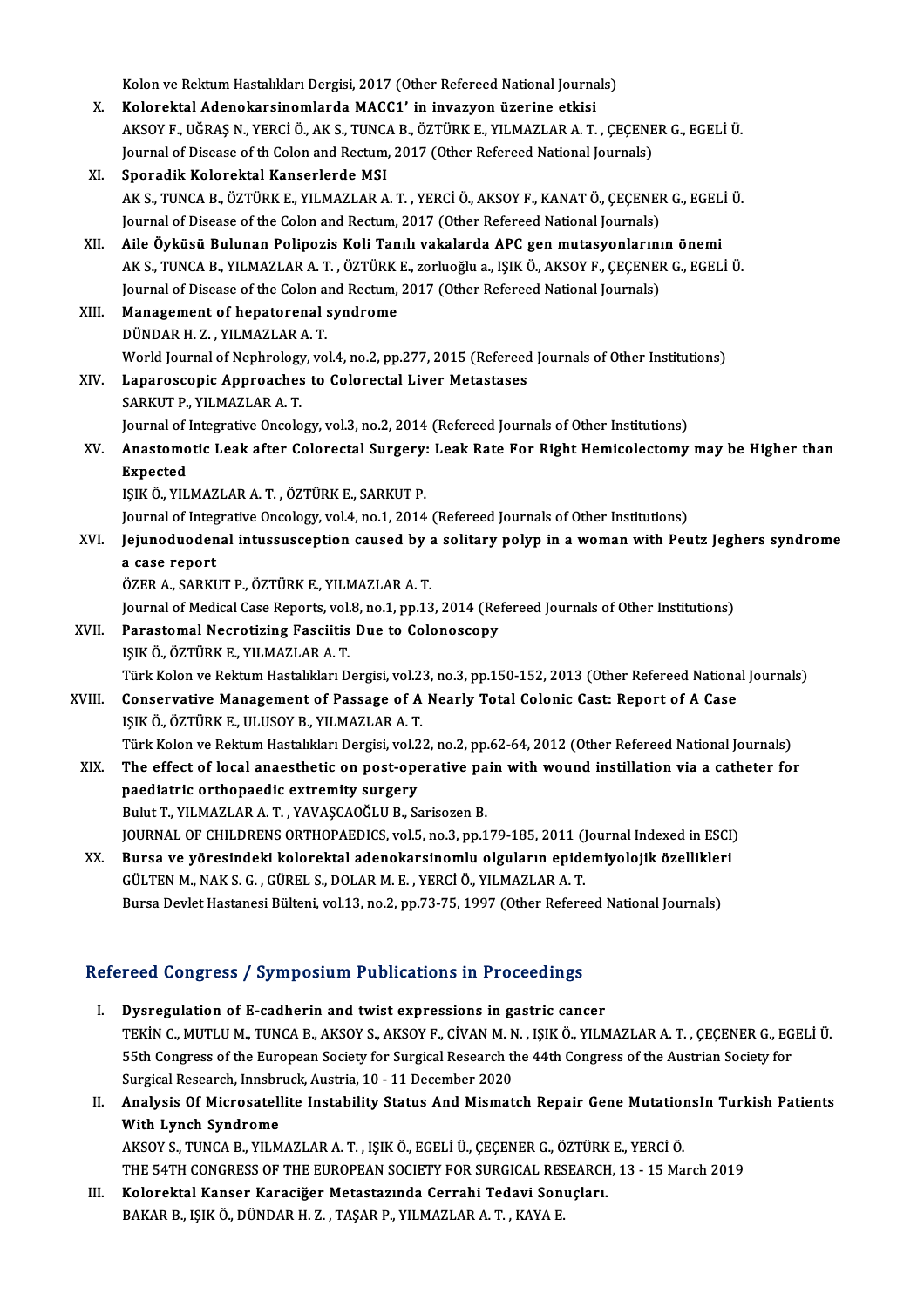21. Ulusal Cerrahi Kongresi. Antalya 2018, Antalya, Turkey, 11 - 15 April 2018<br>Miane BNA dyanogulation as a pregnestis biomenken in wild type BAS.

- IV. MicroRNA dysregulation as a prognostic biomarker in wild-type RAS/RAF/PTEN/PI3metastatic 21. Ulusal Cerrahi Kongresi. Antalya 2018, Antalya, Turk<br>MicroRNA dysregulation as a prognostic biomark<br>colon cancer treated with anti-EGFRtherapeutics<br>AKS TINGA B ERTAS H JIČRAS N ÖZTÜRKE VILMA MicroRNA dysregulation as a prognostic biomarker in wild-type RAS/RAF/PTEN/PI3 m<br>colon cancer treated with anti-EGFRtherapeutics<br>AK S., TUNCA B., ERTAŞ H., UĞRAŞ N., ÖZTÜRK E., YILMAZLAR A. T. , ÇEÇENER G., EGELİ Ü., YERCİ colon cancer treated with anti-EGFRtherapeutics<br>AK S., TUNCA B., ERTAŞ H., UĞRAŞ N., ÖZTÜRK E., YILMAZLAR A<br>TAT 2018 – Targeted Anticancer Therapies, 5 - 07 March 2018<br>The clinical significance of IncBNA DANCB in unner rec
- TAT 2018 Targeted Anticancer Therapies, 5 07 March 2018<br>V. The clinical significance of lncRNA DANCR in upper rectaladenocarcinoma TAT 2018 – Targeted Anticancer Therapies, 5 - 07 March 2018<br>The clinical significance of lncRNA DANCR in upper rectaladenocarcinoma<br>AKSOY F., AK S., TUNCA B., IŞIK Ö., ÖZTÜRK E., YILMAZLAR A. T. , YERCİ Ö., EGELİ Ü., ÇEÇEN The clinical significance of lncRNA DANCR in upper rect<br>AKSOY F., AK S., TUNCA B., IŞIK Ö., ÖZTÜRK E., YILMAZLAR A. T.<br>TAT 2018 - Targeted Anticancer Therapies, 5 - 07 March 2018<br>SAČ VE SOL KOLON VERLESIMLİ TÜMÖRLER. AVNLO AKSOY F., AK S., TUNCA B., IŞIK Ö., ÖZTÜRK E., YILMAZLAR A. T. , YERCİ Ö., EGELİ Ü., ÇEÇENER G.<br>TAT 2018 - Targeted Anticancer Therapies, 5 - 07 March 2018<br>VI. SAĞ VE SOL KOLON YERLEŞİMLİ TÜMÖRLER: AYNI ORGANDA FARKLIPATOL
- TAT 2018 Targeted Anticancer Therapies, 5<br>SAĞ VE SOL KOLON YERLEŞİMLİ TÜMÖR<br>MİKROSATELLİT İNSTABİLİTE DURUMU<br>TUPHAN E L. HÖRAS N. YERÇİ Ö. AK S. TUNG SAĞ VE SOL KOLON YERLEŞİMLİ TÜMÖRLER: AYNI ORGANDA FARKLIP.<br>MİKROSATELLİT İNSTABİLİTE DURUMU<br>TURHAN E. I. , UĞRAŞ N., YERCİ Ö., AK S., TUNCA B., ÖZTÜRK E., YILMAZLAR A. T.<br>27 HUJSAL PATOLOU KONCRESİ, ARISI'N Turkey 15, . 1 **MİKROSATELLİT İNSTABİLİTE DURUMU**<br>TURHAN E. I. , UĞRAŞ N., YERCİ Ö., AK S., TUNCA B., ÖZTÜRK E., YILMAZLAR A. T.<br>27. ULUSAL PATOLOJİ KONGRESİ, Antalya, Turkey, 15 - 18 November 2017 TURHAN E. I. , UĞRAŞ N., YERCİ Ö., AK S., TUNCA B., ÖZTÜRK E., YILMAZLAR A. T.<br>27. ULUSAL PATOLOJİ KONGRESİ, Antalya, Turkey, 15 - 18 November 2017<br>VII. The down regulation of PTENP1 is associated with poor response to
- 27. ULUSA<br>The dow<br>patients<br>TUNCA B The down regulation of PTENP1 is associated with poor response to FOLFOX in colorectal cancer<br>patients<br>TUNCA B., AK S., KANAT Ö., DELİGÖNÜL A., ÖZTÜRK E., YILMAZLAR A. T. , UĞRAŞ N., YERCİ Ö., EGELİ Ü., ÇEÇENER G.<br>FACP AAC

patients<br>TUNCA B., AK S., KANAT Ö., DELİGÖNÜL A., ÖZTÜRK E., YILMAZLAR A. T. , UĞRAŞ N., YERCİ Ö., EGELİ Ü., ÇEÇENER G<br>EACR-AACR-SIC SPECIAL CONFERENCE 2017The Challenges of Optimising Immuno and Targeted TherapiesFrom<br>Can TUNCA B., AK S., KANAT Ö., DELİGÖNÜL A., ÖZT<br>EACR-AACR-SIC SPECIAL CONFERENCE 2017TI<br>Cancer Biology to the Clinic, 24 - 27 June 2017<br>The even eunnession of HIII G is assosiate EACR-AACR-SIC SPECIAL CONFERENCE 2017The Challenges of Optimising Immuno and Targeted Therap<br>Cancer Biology to the Clinic, 24 - 27 June 2017<br>VIII. The over expression of HULC is associated with tumorigenesis of colorectal

- Cancer Biology to the Clinic, 24 27 June 2017<br>The over expression of HULC is associated with tumorigenesis of colorectal ca<br>AK S., TUNCA B., ÖZTÜRK E., YILMAZLAR A. T. , UĞRAŞ N., YERCİ Ö., EGELİ Ü., ÇEÇENER G.<br>EACP AACP The over expression of HULC is associated with tumorigenesis of colorectal cancer patients<br>AK S., TUNCA B., ÖZTÜRK E., YILMAZLAR A. T. , UĞRAŞ N., YERCİ Ö., EGELİ Ü., ÇEÇENER G.<br>EACR-AACR-SIC SPECIAL CONFERENCE 2017The Cha AK S., TUNCA B., ÖZTÜRK E., YILMAZLAR A. T. ,<br>EACR-AACR-SIC SPECIAL CONFERENCE 2017TH<br>Cancer Biology to the Clinic, 24 - 27 June 2017<br>Lang non-soding PNA BCABA ast as an an EACR-AACR-SIC SPECIAL CONFERENCE 2017The Challenges of Optimising Immuno and<br>Cancer Biology to the Clinic, 24 - 27 June 2017<br>IX. Long non coding RNA BCAR4 act as an oncogene in rectum adenocarcinoma<br>AKSOV E AK S TINCA B ÖZ
- Cancer Biology to the Clinic, 24 27 June 2017<br>Long non coding RNA BCAR4 act as an oncogene in rectum adenocarcinoma<br>AKSOY F., AK S., TUNCA B., ÖZTÜRK E., YILMAZLAR A. T. , UĞRAŞ N., EGELİ Ü., ÇEÇENER G., YERCİ Ö.<br>EACP AA Long non coding RNA BCAR4 act as an oncogene in rectum adenocarcinoma<br>AKSOY F., AK S., TUNCA B., ÖZTÜRK E., YILMAZLAR A. T. , UĞRAŞ N., EGELİ Ü., ÇEÇENER G., YERCİ Ö.<br>EACR-AACR-SIC SPECIAL CONFERENCE 2017The Challenges of AKSOY F., AK S., TUNCA B., ÖZTÜRK E., YILMAZI<br>EACR-AACR-SIC SPECIAL CONFERENCE 2017TH<br>Cancer Biology to the Clinic, 24 - 27 June 2017 EACR-AACR-SIC SPECIAL CONFERENCE 2017The Challenges of Optimising Immuno and Target<br>Cancer Biology to the Clinic, 24 - 27 June 2017<br>X. Aile öyküsü bulunan polipozis koli tanılı vakalarda APC gen mutasyonlarının önemi<br>TINCA
- Cancer Biology to the Clinic, 24 27 June 2017<br>Aile öyküsü bulunan polipozis koli tanılı vakalarda APC gen mutasyonlarının önemi<br>TUNCA B., AKSOY S., ÖZTÜRK E., YILMAZLAR A. T., ZORLUOĞLU A., IŞIK Ö., AKSOY F., ÇEÇENER G., X. Aile öyküsü bulunan polipozis koli tanılı vakalarda APC gen mutasyonlarının önemi
- XI. Stoma prolapsusu gelişen hastanın tedavi ve bakımı CIZOĞLUK.,GÜMBELEKG., IŞIKÖ.,ÖZTÜRKE.,YILMAZLARA.T. 16. Türk kolon ve rektum cerrahisi kongresi, Antalya, Turkey, 16 - 20 May 2017 CIZOĞLU K., GÜMBELEK G., IŞIK Ö., ÖZTÜRK E., YILMAZLAR A. T.<br>16. Türk kolon ve rektum cerrahisi kongresi, Antalya, Turkey, 16 - 20 May 2017<br>XII. Orta ve distal yerleşimli rektum kanserinde onkolojik sonuçlara etkili fa
- TIRNOVA İ., IŞIK Ö., UĞRAŞ N., YERCİ Ö., ÖZTÜRK E., YILMAZLAR A. T.<br>16. Türk kolon ve rektum cerrahisi kongresi, Antalya, Turkey, 16 20 May 2017 Orta ve distal yerleşimli rektum kanserinde onkolojik sonuçlara etkili f<br>TIRNOVA İ., IŞIK Ö., UĞRAŞ N., YERCİ Ö., ÖZTÜRK E., YILMAZLAR A. T.<br>16. Türk kolon ve rektum cerrahisi kongresi, Antalya, Turkey, 16 - 20 May 2017<br>La TIRNOVA İ., IŞIK Ö., UĞRAŞ N., YERCİ Ö., ÖZTÜRK E., YILMAZLAR A. T.<br>16. Türk kolon ve rektum cerrahisi kongresi, Antalya, Turkey, 16 - 20 May 2017<br>XIII. Ladd prosedürü ile tedavi edilen erişkin midgut nonrotasyon anomalisi
- 16. Türk kolon ve rektum cerrahisi kongresi, Antalya, Turkey, 16 20 May 20<br>Ladd prosedürü ile tedavi edilen erişkin midgut nonrotasyon anom<br>IŞIK Ö., TÜRKAN H., DÜNDAR H. Z. , SARKUT P., ÖZTÜRK E., YILMAZLAR A. T.<br>16. Tür Ladd prosedürü ile tedavi edilen erişkin midgut nonrotasyon anomalis<br>151K Ö., TÜRKAN H., DÜNDAR H. Z. , SARKUT P., ÖZTÜRK E., YILMAZLAR A. T.<br>16. Türk kolon ve rektum cerrahisi kongresi, Antalya, Turkey, 16 - 20 May 2017<br>S IŞIK Ö., TÜRKAN H., DÜNDAR H. Z. , SARKUT P., ÖZTÜRK E., YILMAZLAR A. T.<br>16. Türk kolon ve rektum cerrahisi kongresi, Antalya, Turkey, 16 - 20 May 20<br>XIV. Santulli prosedürü ostomi kapatılmasında da avantajlı bir tekniktir
- 16. Türk kolon ve rektum cerrahisi kongresi, An<br>Santulli prosedürü ostomi kapatılmasında<br>IŞIK Ö., BAKAR B., YILMAZLAR A. T. , ÖZTÜRK E.<br>16. Türk kolon rektum cerrebisi kongresi, Antak Santulli prosedürü ostomi kapatılmasında da avantajlı bir tekniktir<br>151K Ö., BAKAR B., YILMAZLAR A. T. , ÖZTÜRK E.<br>16. Türk kolon rektum cerrahisi kongresi, Antalya, Turkey, 16 - 20 May 2017<br>Primer onarum uygulanan nantik
- IŞIK Ö., BAKAR B., YILMAZLAR A. T. , ÖZTÜRK E.<br>16. Türk kolon rektum cerrahisi kongresi, Antalya, Turkey, 16 20 May 2017<br>XV. Primer onarım uygulanan peptik ülser perforasyonu olgularında mortaliteye etkili faktörler<br> 16. Türk kolon rektum cerrahisi kongresi, Antalya, Turkey, 16 - 20 May 2017<br>Primer onarım uygulanan peptik ülser perforasyonu olgularında mortalit<br>IŞIK Ö., BAKAR B., SARKUT P., DÜNDAR H. Z. , ÖZTÜRK E., KAYA E., YILMAZLAR Primer onarım uygulanan peptik ülser perforasyonu olgularında mo<br>15IK Ö., BAKAR B., SARKUT P., DÜNDAR H. Z. , ÖZTÜRK E., KAYA E., YILMAZLA<br>11. Ulusal travma ve acil cerrahi kongresi, Antalya, Turkey, 5 - 09 April 2017<br>Üst IŞIK Ö., BAKAR B., SARKUT P., DÜNDAR H. Z. , ÖZTÜRK E., KAYA E., YILMAZLAR A. T.<br>11. Ulusal travma ve acil cerrahi kongresi, Antalya, Turkey, 5 - 09 April 2017<br>XVI. Üst gastrointestinal sistem patolojilerinde endoskopi
- IŞIKÖ.,BAKARB.,DÜNDARH.Z. ,SARKUTP.,KAYAE.,ÖZENY.,ÖZTÜRKE.,YILMAZLARA.T. Üst gastrointestinal sistem patolojilerinde endoskopik stent deneyimimiz IŞIK Ö., BAKAR B., DÜNDAR H. Z. , SARKUT P., KAYA E., ÖZEN Y., ÖZTÜRK E., YILMAZLAR A. T.<br>11. Ulusal travma ve acil cerrahi kongresi, Antalya, Turkey, 5 - 09 April 2017<br>XVII. Kolorektal adenokarsinomada gelişen çevre v
- 11. Ulusal travma ve acil cerrahi kongresi, Antalya, Turkey, 5 09 April 2017<br>Kolorektal adenokarsinomada gelişen çevre ve mikroçevresel değişil<br>arası ilişki<br>UĞRAŞ N., YERCİ Ö., AK S., TEZCAN G., TUNCA B., ÖZTÜRK E., YILM Kolorektal adenokarsinomada gelişen çevre ve mikroçevresel değişil<br>arası ilişki<br>UĞRAŞ N., YERCİ Ö., AK S., TEZCAN G., TUNCA B., ÖZTÜRK E., YILMAZLAR A. T.<br>26 Ulucal Patalaji & 7 Ulucal Sitanatalaji Kangresi Turkay 2., 06 N

26.UlusalPatoloji&7.UlusalSitopatolojiKongresi,Turkey,2 -06November 2016

XVIII. Bir Lösemi Hastasında Hipovolemik Şok Nedeni:Spontan Dalak Rüptürü.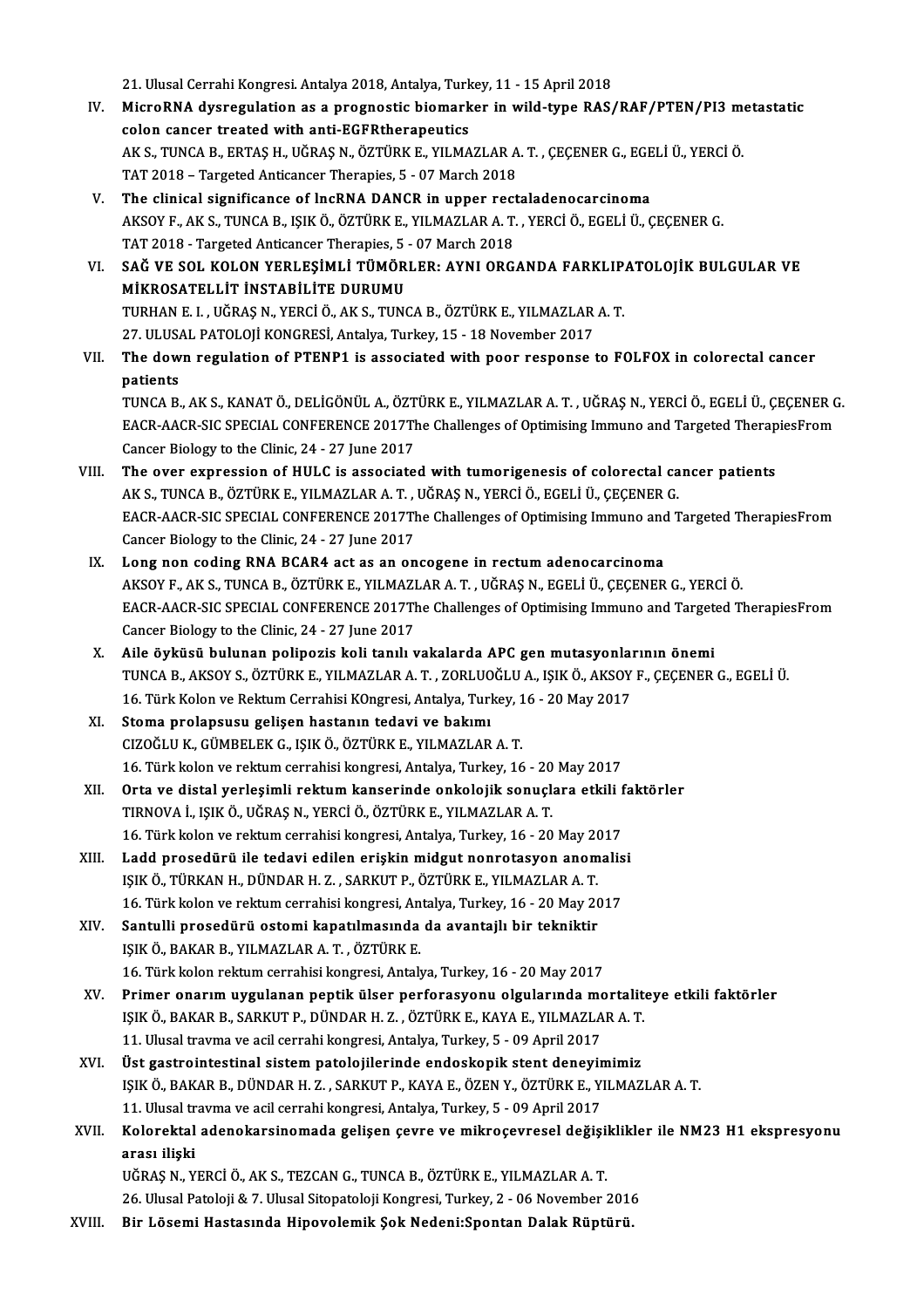TIRNOVA İ., DÜNDAR H. Z. , YILMAZLAR A. T. , TÜRKAN H., YEĞEN Z. S.<br>20 Hivesi Carrabi Kangresi, Antalya Turkey, 13 , 17 Anril 2016 1 TIRNOVA İ., DÜNDAR H. Z. , YILMAZLAR A. T. , TÜRKAN H., YEĞE.<br>20. Ulusal Cerrahi Kongresi, Antalya, Turkey, 13 - 17 April 2016<br>High MAJ AT 1 avnusesian induse matestasis presses in s

- TIRNOVA İ., DÜNDAR H. Z. , YILMAZLAR A. T. , TÜRKAN H., YEĞEN Z. S.<br>20. Ulusal Cerrahi Kongresi, Antalya, Turkey, 13 17 April 2016<br>XIX. High MALAT 1 expression induce metastasis process in earlystage colorectal cance 20. Ulusal Cerrahi Kongresi, Antalya, Turkey, 13 - 17 April 2016<br>High MALAT 1 expression induce metastasis process in earlystage colorectal ca<br>AK S., TUNCA B., TEZCAN G., ÇEÇENER G., EGELİ Ü., YILMAZLAR A. T. , ÖZTÜRK E., High MALAT 1 expression induce metastasis process in earlystage colorectal cancer patient<br>AK S., TUNCA B., TEZCAN G., ÇEÇENER G., EGELİ Ü., YILMAZLAR A. T. , ÖZTÜRK E., YERCİ Ö.<br>Anticancer Drug Action and Drug Resistance: AK S., TUNCA B., TEZCAN G., ÇEÇENER G., EGELİ Ü., YILMAZLAR A. T. , ÖZTÜRK E., YERCİ Ö.<br>Anticancer Drug Action and Drug Resistance: from Cancer Biology to the Clinic, Italy, 20 - 23 June 20:<br>XX. Lokal İleri Mide ve Kol
- Anticancer Drug Action and Drug Resistance: from Cancer Biology to the Clinic, Italy, 20 23 June 2015<br>Lokal İleri Mide ve Kolorektal Kanserlerde Çoklu Organ RezeksiyonlarıCerrahi Sonuçları<br>GÜLCÜ B., NASİROVA S., SARKUT P GÜLCÜ B., NASİROVA S., SARKUT P., ÖZTÜRK E., YILMAZLAR A. T. GÜLCÜ B., NASİROVA S., SARKUT P., ÖZTÜRK E., YILMAZLAR A. T.<br>19. ulusal cerrahi kongresi, Turkey, 16 - 20 April 2014<br>XXI. Fournier's gangrene: analysis of 120 patients and validation of Uludag Fournier's Gangrene Sever
- 19. ulu<br>Fourn<br>Index<br><sup>VII MA</sup> Fournier's gangrene: analysis of 120 patients and<br>Index<br>YILMAZLAR A. T. , ÖZTÜRK E., IŞIK Ö., ÖZER A., ERCAN İ.<br>International Surgical Week Helsinki, Finland 25, 29 A. Index<br>YILMAZLAR A. T. , ÖZTÜRK E., IŞIK Ö., ÖZER A., ERCAN İ.<br>International Surgical Week, Helsinki, Finland, 25 - 29 August 2013

- XXII. The incidence of malignancy in gallbladder polyps how useful is ultrasound findings International Surgical Week, Helsinki, Finland, 25 - 29 August 2013<br>The incidence of malignancy in gallbladder polyps how useful<br>SARKUT P., KILIÇTURGAY S. A. , ÖZER A., ÖZTÜRK E., YILMAZLAR A. T.<br>48th Congress of the Europ The incidence of malignancy in gallbladder polyps how useful is ultrasound<br>SARKUT P., KILIÇTURGAY S. A. , ÖZER A., ÖZTÜRK E., YILMAZLAR A. T.<br>48th Congress of the European Society for Surgical Research, 29 May - 01 June 20 SARKUT P., KILIÇTURGAY S. A. , ÖZER A., ÖZTÜRK E., YILMAZLAR A. T.<br>48th Congress of the European Society for Surgical Research, 29 May<br>XXIII. Fournier Gangreni: 120 hastalık seri ve UFGSI verifikasyonu<br>ÖZTÜRK E. XILMAZLAR
- 48th Congress of the European Society for Surgical Research, 29 M<br>Fournier Gangreni: 120 hastalık seri ve UFGSI verifikasyor<br>ÖZTÜRK E., YILMAZLAR A.T., GÜLCÜ B., ÖZER A., IŞIK Ö., ERCAN İ.<br>9 Husel Trauma ve Asil Carrabi Ka Fournier Gangreni: 120 hastalık seri ve UFGSI verifikasyonu<br>ÖZTÜRK E., YILMAZLAR A. T. , GÜLCÜ B., ÖZER A., IŞIK Ö., ERCAN İ.<br>9. Ulusal Travma ve Acil Cerrahi Kongresi, Antalya, Turkey, 19 - 23 April 2013 ÖZTÜRK E., YILMAZLAR A. T. , GÜLCÜ B., ÖZER A., IŞIK Ö., ERCAN İ.<br>9. Ulusal Travma ve Acil Cerrahi Kongresi, Antalya, Turkey, 19 - 23 April 2013<br>XXIV. The effect of gender on the prognosis of Fournier s gangrene a case mat
- 9. Ulusal Travma ve Acil Cerrahi Kongresi, Antalya, Turkey, The effect of gender on the prognosis of Fournier s<br>ÖZTÜRK E., ÖZER A., SARKUT P., ERCAN İ., YILMAZLAR A. T.<br>YIL Annual Mesting of the Euroneen Society of Surgewy The effect of gender on the prognosis of Fournier s gangrene a case matched stud<br>ÖZTÜRK E., ÖZER A., SARKUT P., ERCAN İ., YILMAZLAR A. T.<br>XVI. Annual Meeting of the European Society of Surgery—ESS 2012, 22 - 24 November 20 XVI. Annual Meeting of the European Society of Surgery—ESS 2012, 22 - 24 November 2012
- ÖZTÜRK E., ÖZER A., SARKUT P., ERCAN İ., YILMAZLAR A. T.<br>XVI. Annual Meeting of the European Society of Surgery—ESS 2012, 22 24 November 2012<br>XXV. Santulli Enterostomy: A Considerable Alternative for Cases Who Requires P Santulli Enterostomy: A Considerable Alternative for Cases Who Requires Proximal En<br>ÖZTÜRK E., IŞIK Ö., SARKUT P., YILMAZLAR A. T.<br>XVI.Annual Meeting of the European Society of Surgery, İstanbul, Turkey, 22 - 24 November 2
- XXVI. Santulli Enterostomy A Considerable Alternative for Cases Who Requires Proximal Enterostomy<br>ÖZTÜRK E., IŞIK Ö., SARKUT P., YILMAZLAR A. T. XVI.Annual Meeting of the European Society of S<br>Santulli Enterostomy A Considerable Alter<br>ÖZTÜRK E., IŞIK Ö., SARKUT P., YILMAZLAR A. T.<br>YVI. Annual Meeting of the European Society of t Santulli Enterostomy A Considerable Alternative for Cases Who Requires Proxima<br>ÖZTÜRK E., IŞIK Ö., SARKUT P., YILMAZLAR A. T.<br>XVI. Annual Meeting of the European Society of Surgery—ESS 2012, 22 - 24 November 2012<br>Fournier
	-
- ÖZTÜRK E., IŞIK Ö., SARKUT P., YILMAZLAR A. T.<br>XVI. Annual Meeting of the European Society of Surg<br>XXVII. Fournier Gangreni: 100 Olguluk Seri Sunumu.<br>VII MAZLAR A. T. ÖZTÜRK E. ÖZER A. ISIK Ö. ERCA XVI. Annual Meeting of the European Society of Surgery<br>Fournier Gangreni: 100 Olguluk Seri Sunumu.<br>YILMAZLAR A. T. , ÖZTÜRK E., ÖZER A., IŞIK Ö., ERCAN İ.<br>13 Ulusal Kalan Baktum Carrabi Kangresi, Antakya Turk Fournier Gangreni: 100 Olguluk Seri Sunumu.<br>13.Ulusal Kolon Rektum Cerrahi Kongresi, Antalya, Turkey, 18 - 22 May 2011<br>Kolorektal Cerrahide Anastomoz Kacağı Sorunu YILMAZLAR A. T. , ÖZTÜRK E., ÖZER A., IŞIK Ö., ERCAN İ.<br>13.Ulusal Kolon Rektum Cerrahi Kongresi, Antalya, Turk<br>XXVIII. Kolorektal Cerrahide Anastomoz Kaçağı Sorunu
- IŞIKÖ.,ÖZERE.,ÖZTÜRKE.,YILMAZLARA.T. UlusalCerrahiKongresi2010,Ankara,Turkey,26 -29May2010
- IŞIK Ö., ÖZER E., ÖZTÜRK E., YILMAZLAR A. T.<br>Ulusal Cerrahi Kongresi 2010, Ankara, Turkey, 26 29 May 2010<br>XXIX. Genel cerrahi Pratiğinde VAC ( Vacuum Asisted Closure) Kullanımı: 150 Hastalık Klinik Deneyimimiz<br>ISIK Ö IŞIK Ö., ÖZTÜRK E., ÖZER A., ÖZGÜÇ H., YILMAZLAR A. T.<br>IV. Ulusal Yara Kongresi. Bursa. Turkev. 4 - 07 November 2009 Genel cerrahi Pratiğinde VAC ( Vacuum Asisted Closure)<br>IŞIK Ö., ÖZTÜRK E., ÖZER A., ÖZGÜÇ H., YILMAZLAR A. T.<br>IV. Ulusal Yara Kongresi, Bursa, Turkey, 4 - 07 November 2009<br>Preperitaneal Cathetar Analgesia Fallowing Calap a
- XXX. Preperitoneal Catheter Analgesia Following Colon and Rectal Resections: A Prospective, IV. Ulusal Yara Kongresi, Bursa, Turkey, 4 - 07 November 200<br>Preperitoneal Catheter Analgesia Following Colon and<br>Randomised, Double-Blind, Placebo-Controlled Study<br>YU MAZLAR A. ÖZTÜRK E. COSKUN N. E. ISIKÖ, YU MAZLA Preperitoneal Catheter Analgesia Following Colon and Rect<br>Randomised, Double-Blind, Placebo-Controlled Study<br>YILMAZLAR A., ÖZTÜRK E., COŞKUN N. F. , IŞIK Ö., YILMAZLAR A. T.<br>28th Annual European Society of Begianal Anaesth 28th Annual European Society of Regional Anaesthesia Congress, Salzburg, Austria, 9 - 12 September 2009, vol.34, pp.84 YILMAZLAR A., ÖZTÜRK E., COSKUN N. F., ISIK Ö., YILMAZLAR A. T.
- XXXI. Our Clinical Exprience with Vacuum Asisted Closure Therapy pp.84<br>Our Clinical Exprience with Vacuum Asisted Closure Therapy<br>IŞIK Ö., PAKSOY E., AKTAŞ H., ÖZGÜÇ H., YILMAZLAR A. T. , KILIÇTURGAY S., KAYA E.<br>10th European Congress of Traume and Emergengu Surgery, Antalya Turkey, 13, Our Clinical Exprience with Vacuum Asisted Closure Therapy<br>15IK Ö., PAKSOY E., AKTAŞ H., ÖZGÜÇ H., YILMAZLAR A. T. , KILIÇTURGAY S., KAYA E.<br>10th European Congress of Trauma and Emergency Surgery, Antalya, Turkey, 13 - 17 IŞIK Ö., PAKSOY E., AKTAŞ H., ÖZGÜÇ H., YILMAZLAR A. T., KILIÇ<br>10th European Congress of Trauma and Emergency Surgery, Ar<br>XXXII. Vacuum-Assisted Closure Therapy ile İlgili Deneyimimiz<br>PAKSOY E. ÖZGÜÇ H. ISIK Ö. ÖZTÜRK E. Y
- 10th European Congress of Trauma and Emergency Surgery, Antalya, Turke<br>Vacuum-Assisted Closure Therapy ile İlgili Deneyimimiz<br>PAKSOY E., ÖZGÜÇ H., IŞIK Ö., ÖZTÜRK E., YILMAZLAR A. T. , KILIÇTURGAY S.<br>Ulusel Cerrebi Kongres Vacuum-Assisted Closure Therapy ile İlgili Deneyimimiz<br>PAKSOY E., ÖZGÜÇ H., IŞIK Ö., ÖZTÜRK E., YILMAZLAR A. T. , KILIÇTURGAY S.<br>Ulusal Cerrahi Kongresi 2008, Antalya, Turkey, 28 - 31 May 2008 PAKSOY E., ÖZGÜÇ H., IŞIK Ö., ÖZTÜRK E., YILMAZLAR A. T. , KILIÇTURGAY S.<br>Ulusal Cerrahi Kongresi 2008, Antalya, Turkey, 28 - 31 May 2008<br>XXXIII. KOLOREKTAL KANSERLERDE KARACİĞER METASTAZREZEKSİYONUNUN SAĞKALIMA ETKİSİ
- Ulusal Cerrahi Kongresi 2008, Antalya, Turkey, 28 31 May 2008<br>**KOLOREKTAL KANSERLERDE KARACIĞER METASTAZREZEKSİYONUNUN SAĞ**<br>ÖZTÜRK E., KILIÇTURGAY S. A. , SARKUT P., ZORLUOĞLU A., YILMAZLAR A. T. , ÖZEN Y.<br>9 ULUSAL HERAT KOLOREKTAL KANSERLERDE KARACİĞER METASTAZREZEKSİYONUNUN SAĞ<br>ÖZTÜRK E., KILIÇTURGAY S. A. , SARKUT P., ZORLUOĞLU A., YILMAZLAR A. T. , ÖZEN Y.<br>8.ULUSAL HEPATOPANKREATOBİLİER CERRAHİ KONGRESİ, Turkey, 3 - 06 May 2007<br>Tatal C ÖZTÜRK E., KILIÇTURGAY S. A. , SARKUT P., ZORLUOĞLU A., YILMAZLAR A. T. , ÖZEN Y.<br>8.ULUSAL HEPATOPANKREATOBİLİER CERRAHİ KONGRESİ, Turkey, 3 - 06 May 2007<br>XXXIV. Total Gastrectomy for Proximal Gastric Carcioma
-